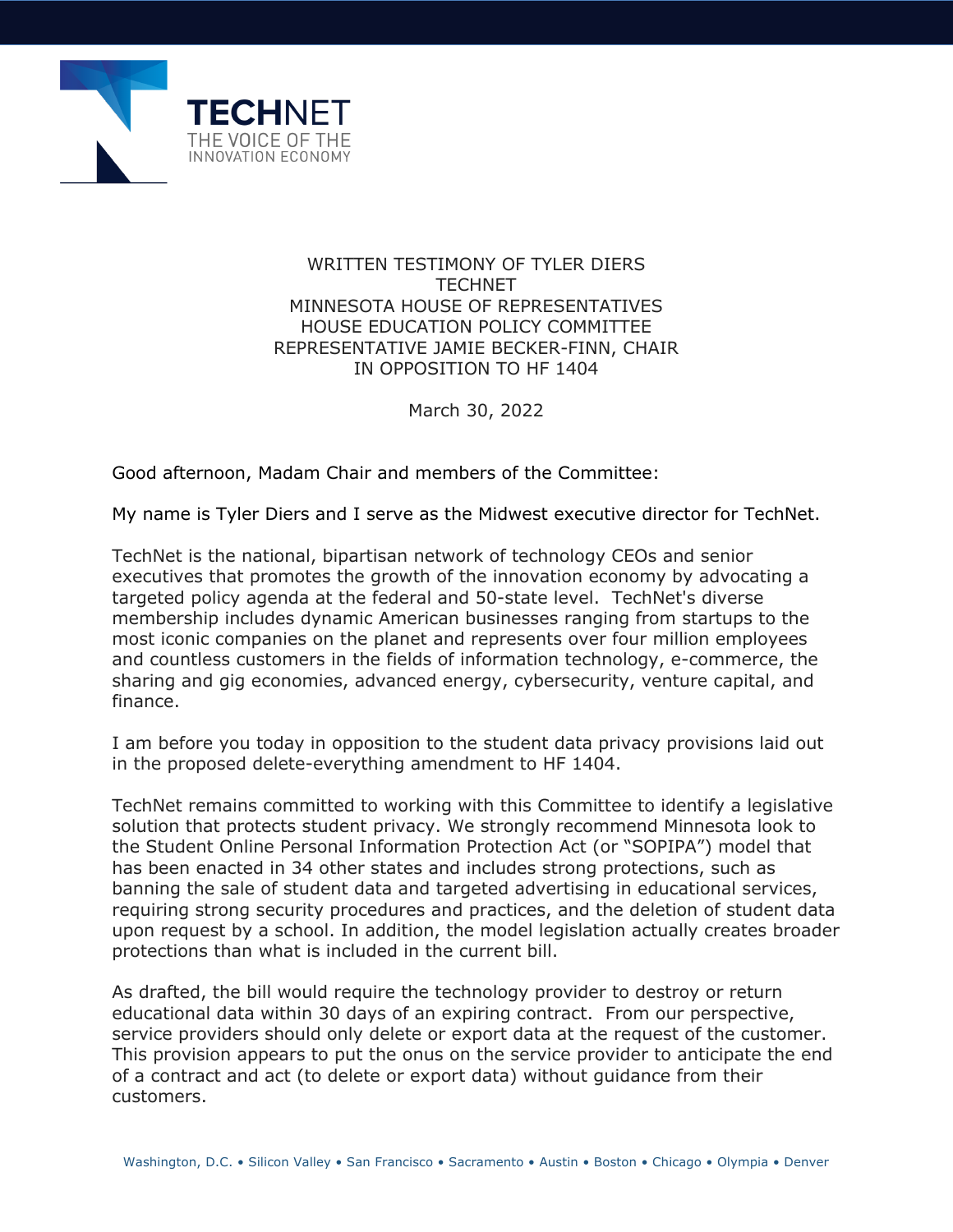

Under the amendment, technology providers would also be required to establish written procedures to ensure appropriate security safeguards for educational data that would then be considered public information unless otherwise classified. Requiring providers to establish written security safeguards that are public by default would risk unnecessarily exposing sensitive data and put public education agencies, institutions, and Minnesota's students at risk.

We also have concerns with the provisions laid out in Subd. 14 which address accessing or monitoring school-issued devices. It is unclear what the restriction in this subdivision entails. Government and technology providers can be said to access and monitor devices and transmissions for a range of legitimate purposes, including ensuring that the devices are working properly.

The prohibition on "accessing or monitoring" location, any audio or visual recording, or any web-browsing activity is also extremely broad. It is unclear what behavior is prohibited and could be interpreted to mean that schools cannot access a recorded video call, for example, or any "student interactions" which could be interpreted to mean virtual classrooms or collaboration tools.

The bill also introduces several overbroad definitions. For example, "commercial purposes" is not defined beyond "including but not limited to marketing or advertising to a student or parent." With such little guidance, the burden to determine what constitutes a commercial purpose will be shifted onto providers to decipher, but with no guarantee that they made the right call. Additionally, under this bill, a technology provider is required to not "sell, share, or disseminate educational data" unless agreed upon with a public educational agency or institution.

There are numerous acceptable examples of when student data could need to be shared, including scholarships, college applications, and more. This provision again places a significant burden on technology providers to determine these criteria with limited and unclear guidance. It is our belief that schools should be able to use educational technology solutions to improve student educational outcomes, but we are concerned that the language found in the omnibus could ultimately limit student access to these solutions.

TechNet and our members that operate in the student data technology space agree with the overall goal of the provisions which aim to make student privacy a priority, which is why we work diligently with policymakers in states across the county to ensure student privacy is protected. In its current form, the proposed amendment would place a significant burden on the providers and introduce increased risk of security incidents. For these reasons, we ask you to please adopt similar provisions by over 30 states and enact the true model legislation.